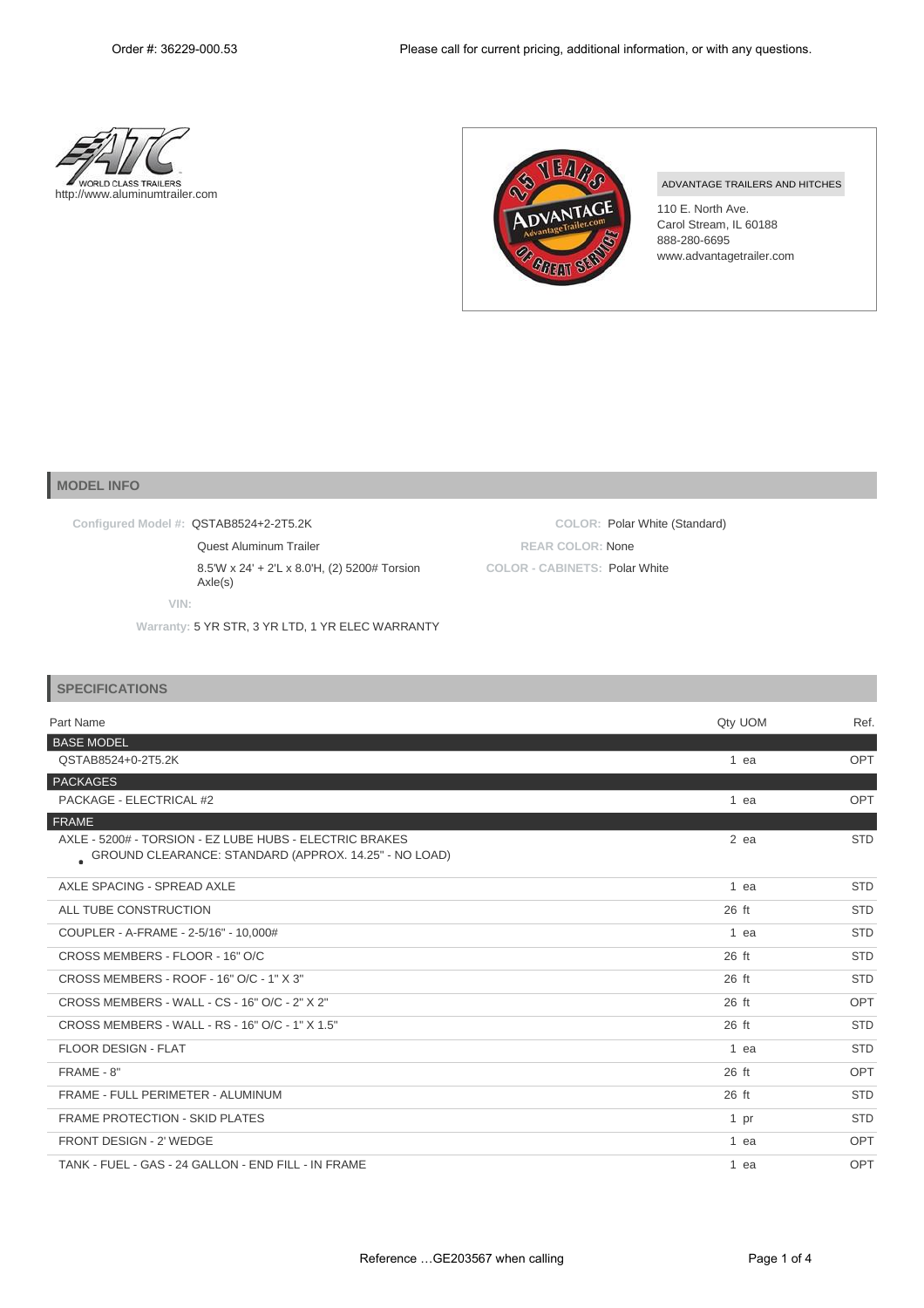| JACK - TONGUE - ELECTRIC - 4000#                                                                                                                           | 1 ea   | <b>OPT</b> |
|------------------------------------------------------------------------------------------------------------------------------------------------------------|--------|------------|
| JACK - STABILIZER - SCISSOR - 24" - 5000#<br>• Location: FRONT & REAR                                                                                      | 2 pr   | <b>OPT</b> |
| TIRE/WHEEL - ST225/75R15/LRE - RADIAL ON GREY MOD                                                                                                          | 4 ea   | <b>STD</b> |
| <b>TONGUE - STANDARD</b>                                                                                                                                   | 1 ea   | <b>STD</b> |
| PARTITION WALL - WELDED CONSTRUCTION - W/28" DOOR                                                                                                          | 1 ea   | <b>OPT</b> |
| PARTITION WALL COVERING - SCREWLESS ALUMINUM<br>• FRONT SIDE                                                                                               | 1 ea   | <b>OPT</b> |
| PARTITION WALL COVERING - SCREWLESS ALUMINUM<br>• BACK SIDE                                                                                                | 1 ea   | OPT        |
| WEIGHT DISTRIBUTION PREP - INCLUDES HANGERS - WEDGE                                                                                                        | 1 ea   | OPT        |
| TRUCK PLUG - 7 WAY - BUMPER PULL                                                                                                                           | 1 ea   | STD        |
| <b>EXTERIOR</b><br>EXTERIOR ALUMINUM - STANDARD COLOR<br>• Color: Polar White (Standard)                                                                   | 26 ft  | <b>STD</b> |
| <b>EXTERIOR FASTENER - SCREWLESS</b>                                                                                                                       | 26 ft  | <b>STD</b> |
| <b>EXTERIOR ALUMINUM THICKNESS - .030</b>                                                                                                                  | 26 ft  | STD        |
| FENDERETTES - AL                                                                                                                                           | 4 ea   | STD        |
| GRAVEL GUARD - ATP - 24" - WITH J RAIL                                                                                                                     | 1 ea   | STD        |
| ROOF - ONE PIECE - ALUMINUM                                                                                                                                | 26 ft  | <b>STD</b> |
| TRIM - WEDGE NOSE - COLOR MATCHED                                                                                                                          | 1 ea   | <b>STD</b> |
| TRIM - HEADER - REAR - COLOR MATCHED                                                                                                                       | 1 ea   | <b>STD</b> |
| TRIM - VERTICALS - REAR - COLOR MATCHED                                                                                                                    | 1 ea   | <b>STD</b> |
| TRIM - RUB RAIL - UPPER - ALUMINUM - 3"                                                                                                                    | 26 ft  | <b>STD</b> |
| TRIM - RUB RAIL - LOWER - ALUMINUM - 3"                                                                                                                    | 26 ft  | <b>STD</b> |
| VENT - ROOF - 12V<br>• INCLUDES SWITCH<br>• BATTERY NOT INCLUDED<br>• SWITCH COLOR: BLACK                                                                  | 1 ea   | <b>OPT</b> |
| <b>DOORS</b>                                                                                                                                               |        |            |
| REAR WALL - ALUMINUM                                                                                                                                       | 1 ea   | <b>OPT</b> |
| DOOR - ENTRANCE - 405 SERIES - 32" X 78" - FMVSS LOCK<br>• RIGHT HINGE                                                                                     | 1 ea   | OPT        |
| STEP - SLIDE IN/OUT - ALUMINUM - 32"                                                                                                                       | 1 ea   | OPT        |
| DOOR - FUEL - CAST ALUMINUM - LOCKABLE                                                                                                                     | $1$ ea | PKG        |
| DOOR - GENERATOR - 405 SERIES - 36" X 36"<br>• TOP HINGE                                                                                                   | 1 ea   | OPT        |
| STRAP LIFT MECHANISM - 2 STRAPS<br>$(2)$ 5000# D-RINGS<br>• INTERIOR MANUAL SWITCH<br>• WIRELESS REMOTE<br>• BATTERY REQUIRED FOR OPERATION - NOT INCLUDED | 1 ea   | OPT        |
| STAGE LEG FOR RAMP/STAGE - (STANDARD TRAILERS)                                                                                                             | 5 ea   | OPT        |
| <b>INTERIOR</b>                                                                                                                                            |        |            |
| <b>INTERIOR HEIGHT - 8.0'</b>                                                                                                                              | 26 ft  | OPT        |
| CABINET - ALUMINUM - BUILDOUT FOR INTELI-POWER UNIT<br>• USED FOR: 30 AMP INTELI-POWER BREAKER BOX                                                         | 1 ea   | PKG        |
| INTERIOR CEILING - SCREWLESS ALUMINUM<br>• Cove Color: Polar White                                                                                         | 26 ft  | OPT        |

Ceiling Color: Polar White (Standard)

Spring Box Color: Polar White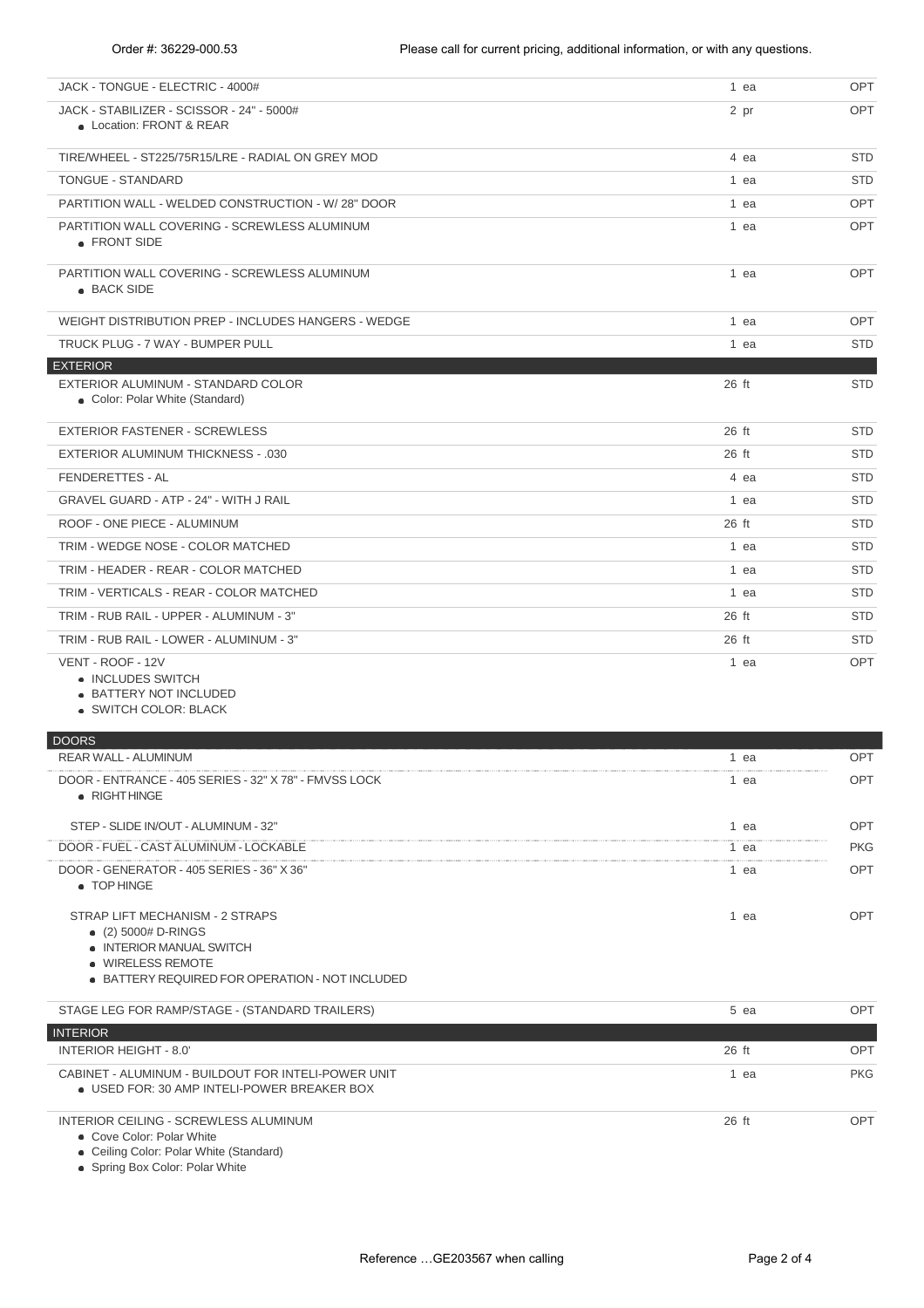| INSULATION - CEILING - EPS - 1" - R-3                                                                                                      | 26 ft  | OPT        |
|--------------------------------------------------------------------------------------------------------------------------------------------|--------|------------|
| INTERIOR WALLS - SCREWLESS ALUMINUM<br>• Wall Color: Dove Grey (Standard)                                                                  | 26 ft  | <b>OPT</b> |
| INSULATION - WALLS - EPS - 1" - R-3<br>• BUBBLE FOIL INSULATION INSTALLED ALONG WIRING RUNS<br>• NOT RECOMMENDED FOR COLD TEMPERATURES     | 26 ft  | OPT        |
| FLOORING - ADVANTECH - 3/4"<br>• LOCATION: FRONT AREA                                                                                      | $5$ ft | <b>OPT</b> |
| ROPE RING - 500# - SURFACE MOUNT                                                                                                           | 14 ea  | <b>OPT</b> |
| WHEEL BOX - SMOOTH AL                                                                                                                      | 2 ea   | <b>STD</b> |
| <b>ELECTRICAL</b>                                                                                                                          |        |            |
| BATTERY - 12V AGM (930 CA, 775 CCA)                                                                                                        | 1 ea   | <b>PKG</b> |
| BATTERY - 12V AGM (930 CA, 775 CCA)<br>• ISOLATED TO GENERATOR ONLY                                                                        | 1 ea   | OPT        |
| BREAKER BOX - 30 AMP - 120V ONLY - 60 AMP CONVERTER - 12V FUSE PANEL - INTELI-POWER UNIT                                                   | 1 ea   | <b>PKG</b> |
| SWITCH - POWER CUT-OFF - MANUAL - 12V                                                                                                      | 1 ea   | PKG        |
| POWER INLET - MOTORBASE - 30A - W/ SHORE CORD - 25'                                                                                        | 1 ea   | PKG        |
| LIGHT - CLEARANCE - LED - 12V - AMBER - LOWER                                                                                              | 4 ea   | <b>STD</b> |
| LIGHT - CLEARANCE - LED - 12V - AMBER - UPPER                                                                                              | 6 ea   | <b>STD</b> |
| LIGHT - CLEARANCE - LED - 12V - RED - LOWER                                                                                                | 2 ea   | <b>STD</b> |
| LIGHT - CLEARANCE - LED - 12V - RED - UPPER                                                                                                | 7 ea   | <b>STD</b> |
| LIGHT - TAILLIGHT - SLIMLINE - LED - 12V - RED                                                                                             | 1 pr   | <b>STD</b> |
| RECEPT - INTERIOR - 120V - 15A<br>• GFCI PROTECTED WHERE REQUIRED BY CODE                                                                  | 8 ea   | <b>PKG</b> |
| RECEPT - EXTERIOR - 120V - 15A - GFI PROTECTED                                                                                             | 2 ea   | OPT        |
| SWITCH - WALL - 3 WAY - 12V                                                                                                                | 2 pr   | <b>OPT</b> |
| GENERATOR - 7.0 KW ONAN - GAS - (120V / 240V)                                                                                              | 1 ea   | <b>OPT</b> |
| REMOTE START                                                                                                                               | 1 ea   | <b>PKG</b> |
| <b>FUEL GAUGE</b>                                                                                                                          | 1 ea   | <b>PKG</b> |
| GENERATOR COMPARTMENT - INSULATED W/ ALUMINUM COUNTERTOP<br>• GEN DOOR NOT INCLUDED<br>• INCLUDES GALVANIZED LINER<br>• COLOR: Polar White | 1 ea   | <b>OPT</b> |
| TRANSFER SWITCH - AUTO - 50A                                                                                                               | 1 ea   | <b>OPT</b> |
| <b>HEATING &amp; AIR CONDITIONING</b>                                                                                                      |        |            |
| A/C PREP - BRACE & WIRE                                                                                                                    | 1 ea   | <b>OPT</b> |
| A/C - 15.000 BTU - LOW PROFILE - 10.5" - WHITE                                                                                             | 1 ea   | <b>OPT</b> |
| THERMOSTAT - A/C - MOUNTED TO WALL - WHITE                                                                                                 | 1 ea   | <b>OPT</b> |
| UNAPPROVED CUSTOM OPTIONS<br>20' LATERAL ARM 120V AWNING, GREY FABRIC, ALUMINUM CASE                                                       | 1 ea   |            |
| CABLE - 50' HDMI - INTERIOR TO INTERIOR - STUBBED INTO JUNTION BOX W/GRAY COVER AT REAR                                                    | 4 ea   |            |
| CUSTOM COLOR MATCH WHEEL COVER WHEN STAGE IS DOWN                                                                                          | 1 ea   |            |
| EXTERIOR ACRYLIC - PREMIUM - 3/16" - BLACK PAINTED FRAMING + TRIM                                                                          | 7 Ift  |            |
| FLOORING - VINYL - CONGOLEUM AIRSTEP EVOLUTION                                                                                             | 40 ft  |            |
| INTERIOR CABINET AND WALL STORAGE OPTION                                                                                                   | 1 ea   |            |
| LIGHT - RECTANGULAR - LED - 18" - 12V - RECESSED - NO TRIM RING                                                                            | 5 ea   |            |